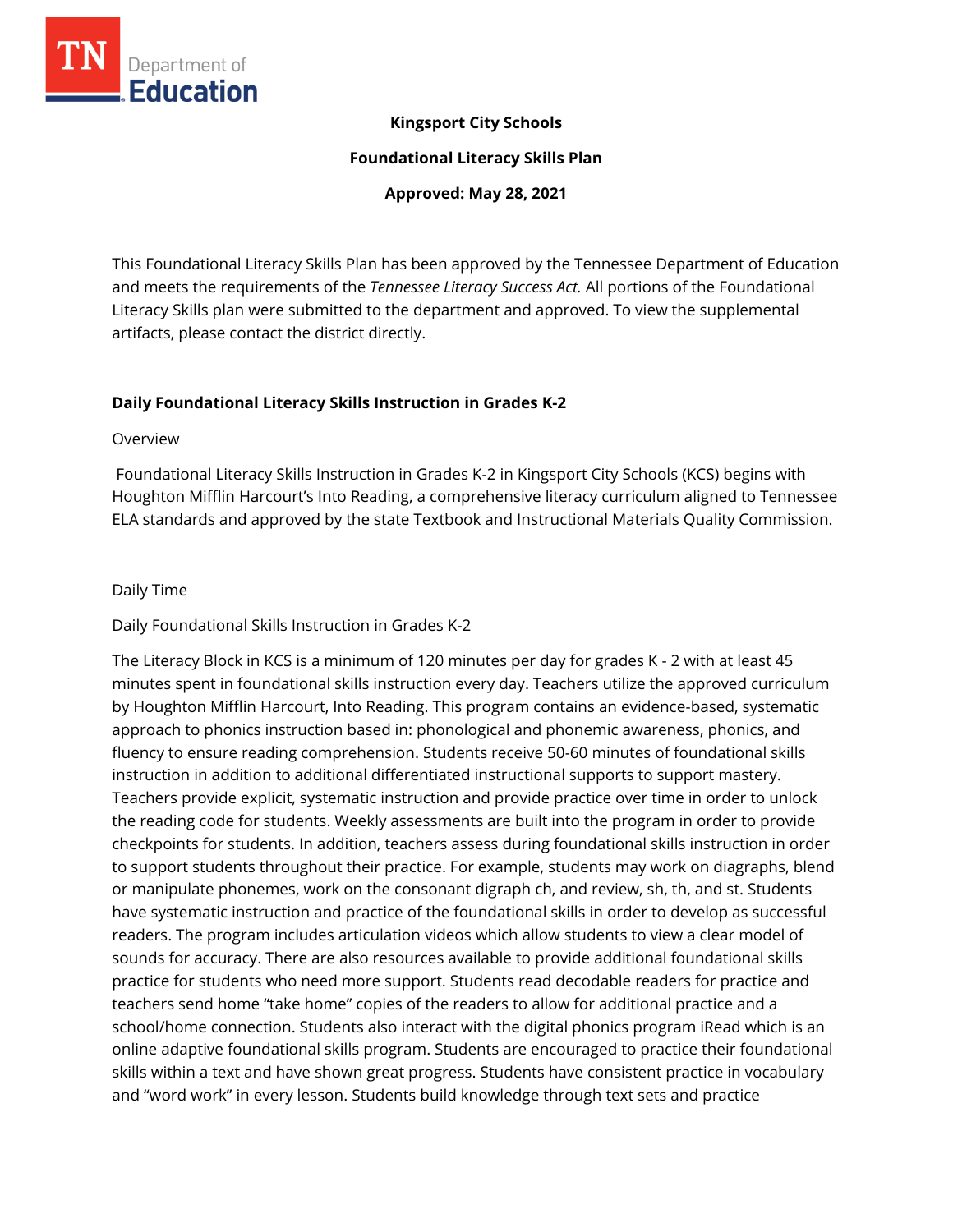vocabulary application. For example, students may work with words with the suffixes -er and -est. Students also practice using context clues to determine the meaning of words in text. Vocabulary routines are outlined at every grade level. Students use the I do, we do, you do system to practice and apply vocabulary words into talk and writing. During classroom walkthroughs this year we saw clear instruction in foundational skills using the approved materials. Teachers also created foundational skills videos to support students at home or in quarantine. These videos were shared across the district and this proved to be an additional opportunity for professional development. Teachers were able to learn from each other as they implemented a new foundational skills program. Our teachers are thankful for a supportive program with strong materials during such a challenging year.

# **Daily Foundational Literacy Skills Instruction in Grades 3-5**

### Overview

 Foundational Literacy Skills Instruction in Grades K-2 in Kingsport City Schools (KCS) begins with Houghton Mifflin Harcourt's Into Reading, a comprehensive literacy curriculum aligned to Tennessee ELA standards and approved by the state Textbook and Instructional Materials Quality Commission.

Daily Foundational Skills Instruction in Grades 3-5

The Literacy Block for students in grades 3-5 is a minimum of 90 minutes with a minimum of 30 minutes spent in foundational skills instruction every day. Teachers are utilizing the Into Reading Curriculum by HMH. This program continues to provide systematic foundational skills support to students. Teachers utilize charts and lesson plans that provide explicit instruction and additional practice. Skills are introduced, guided practice is provided and students apply the skill to ensure mastery. Vocabulary is supported throughout every module. There are also additional resources for English Learners and teacher notes on how to correct and direct to support students throughout the program. Students are supported in decoding, morphology, grammar, spelling and fluency. Additional practice resources are provided for students needing differentiated support. An example of this work is found in the academic vocabulary lessons. Students experience clear instruction in critical vocabulary, participate in guided practice and apply the words in talk and text. They also practice generative vocabulary and Greek and Latin roots. Additional examples are decoding and spelling with long a and long e. Then, students practice fluency with a grade-level appropriate text. In addition to the foundational skills support, there are complex texts and tasks that make up the program. Teachers provide instruction through text sets that build in complexity throughout the topic. Each text has been evaluated for complexity and placed in sequence to build toward RI.RRTC.10. Modules begin with an essential question and students read texts and complete writing tasks that build throughout the module. Throughout a lesson, students may explore the author's purpose or analyze the development of the theme in a text. Students complete writing tasks each week that build around the essential questions. Students build knowledge as they complete these writing tasks in order to complete a comprehensive performance task every three weeks that mirrors the TNReady tasks and address standards. Students also participate in a writer's workshop by studying mentor texts and completing the writing process throughout each module to increase their writing skills.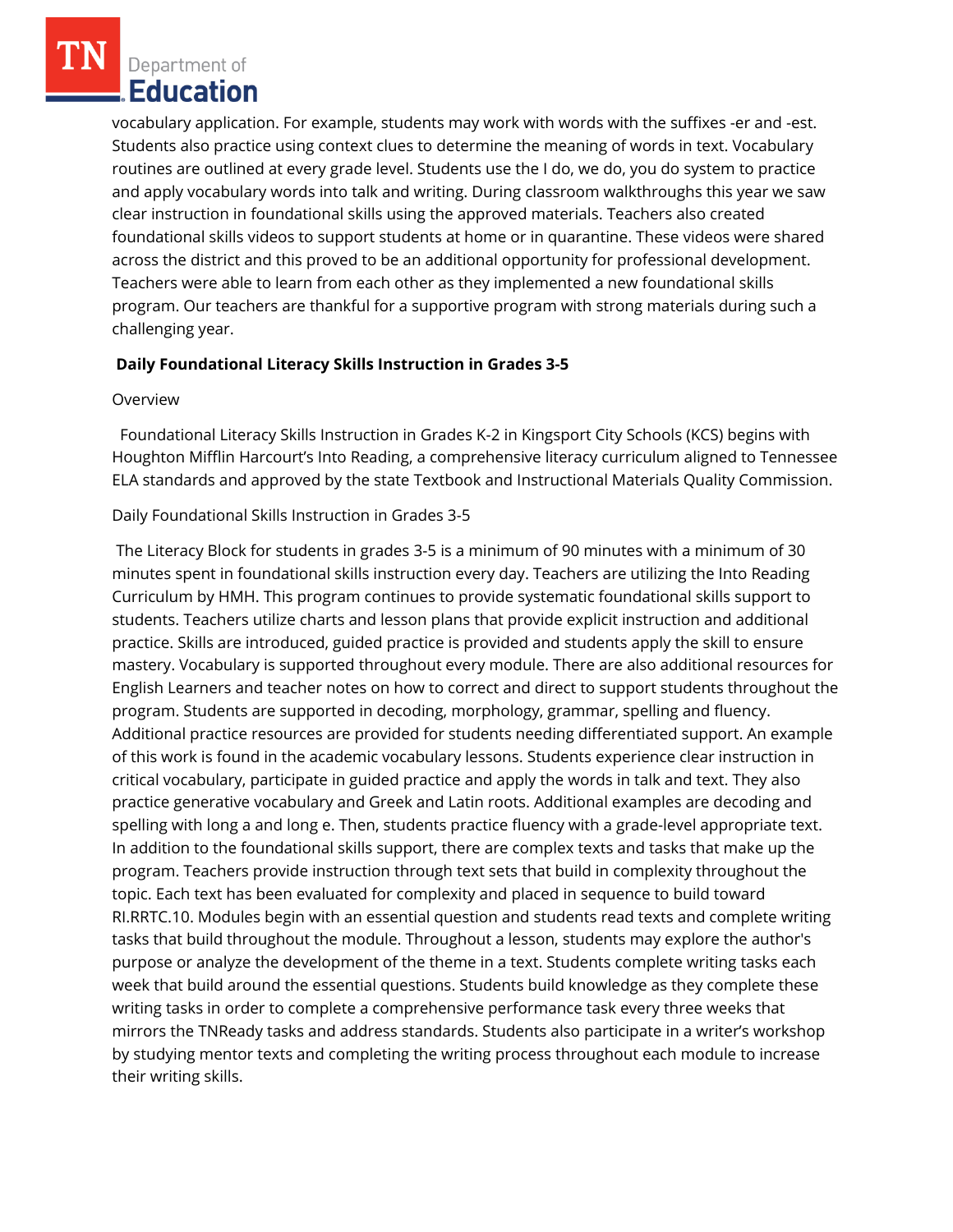### **Approved Instructional Materials for Grades K-2**

Houghton Mifflin Harcourt - K-2, 4-5 Into Reading, Tennessee

## **Approved Instructional Materials for Grades 3-5**

Houghton Mifflin Harcourt - K-2, 4-5 Into Reading, Tennessee (Grades 4 and 5)

### **Additional Information about Instructional Materials**

### Adopted Materials

 Houghton Mifflin Harcourt (HMH) Into Reading for Grades K - 5. Kingsport submitted a waiver to the Tennessee Department of Education (TDOE). The waiver included supplemental materials provisions to meet the Textbook and Instructional Materials Quality Commission's criteria to approve HMH 3rd grade for KCS in May 2020. This approval allows for a consistent and systematic literacy experience for students from kindergarten through 5th grade.

# **Universal Reading Screener for Grades K-5. This screener complies with RTI<sup>2</sup>and Say Dyslexia requirements.**

### Universal Screener

 KCS currently uses EasyCBM reading and math for universal screening in grades K-8 for progress monitoring. EasyCBM is on the state approved list and satisfies the requirements for Multi-Tiered Support System (MTSS or RTI2) and Say Dyslexia. The screener is administered and analyzed in August, December, and May in grades K-8 each year.

### **Intervention Structure and Supports**

### **Interventions**

 Kingsport City Schools use instruction/activities/resources from HMH to provide support beyond the foundational skills activities to provide additional practice for Tier 1 students. As students are identified as at-risk for a significant reading deficiency additional data points assist the school-level data teams in decision-making. These data points may include benchmark assessments, quarterly assessments, TCAP results, and for K students, STAR Early Literacy.

 KCS utilizes Fountas and Pinnell's Leveled Literacy Intervention is used as a primary resource for closing skill gaps. Other resources include Benchmark Phonics, Words Their Way: Word study for Phonics, Vocabulary, and Spelling Instruction, and in a few cases, Sounds Sensible® phonological awareness.

 Data Teams at each school meet to determine placement, appropriate intervention(s), and scheduling of students into Tier 2, Tier 3, remediation/tutoring, or extension. Students scoring below the 25th percentile on the universal screener may be considered for support in Tier 2 (at least 30 minutes daily and progress monitored every 10 days). Students scoring below the 10th percentile may be considered for Tier 3 (45 minutes daily and progress monitored weekly).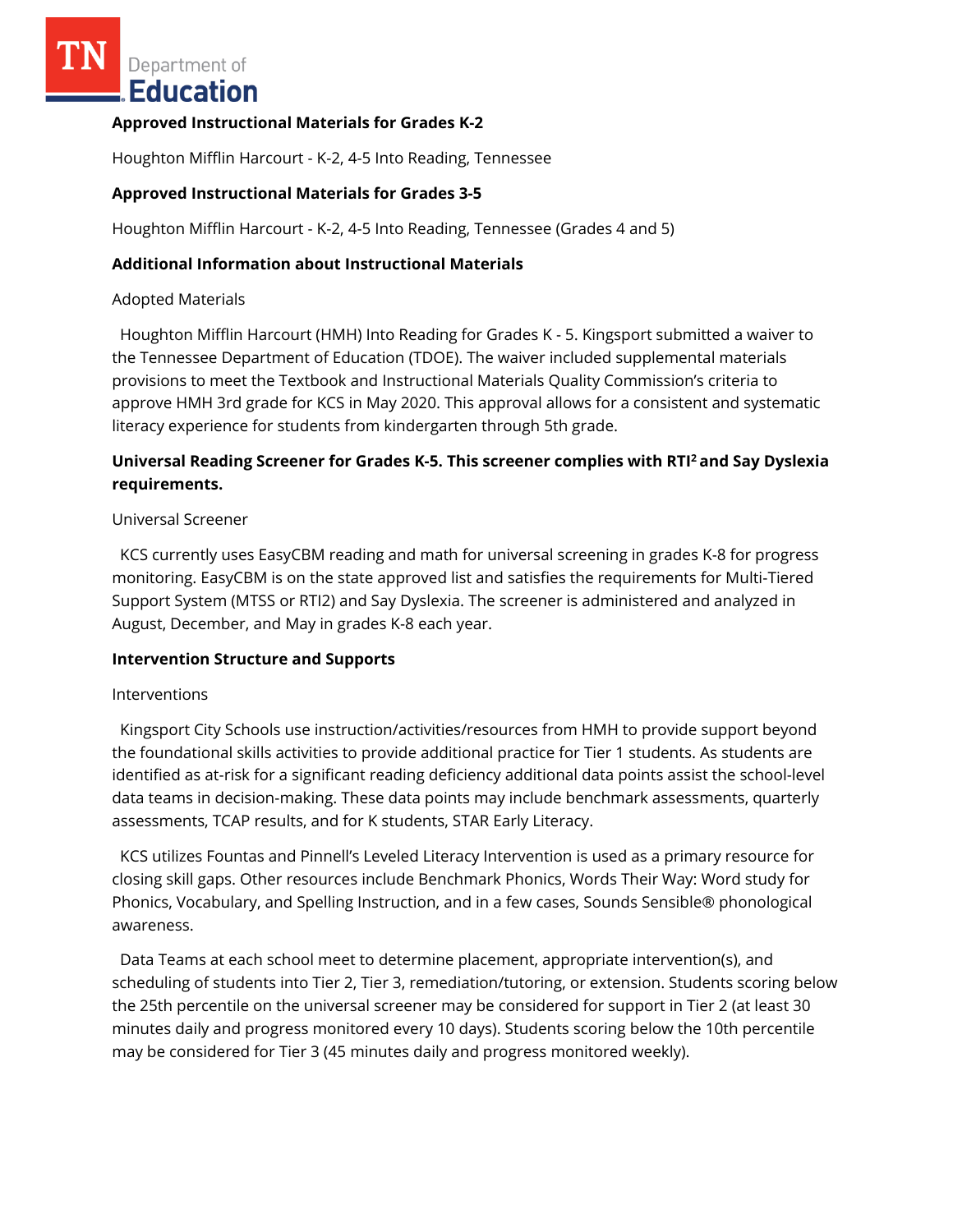## **Parent Notification Plan/Home Literacy Reports**

### Parent Notification Plan

Parent Notification Plan Communicating regularly with parents/guardians garners their support and understanding of the MTSS process. The more parents understand concerning their children's education, the more likely they will be to cooperate and participate in assisting their children at home and encouraging their children to do their best at school, day-to-day. A culture of collaboration that is focused on student achievement, for both struggling and advancing students, should include educators, families and communities. An informational brochure including FAQs and a list of no-cost activities parents can do at home with their children.

https://docs.google.com/document/d/1RospNp28oT5uUGJADFZ5lnnMcRQXTksMl7BLooRr5Ms/edit? usp=sharing Parent letters for students scoring in the 0 - 25th percentile range are sent home as soon as assessments are analyzed. Parent letters are short and easy to understand, utilizing no acronyms that are not fully understood by all parties. KCS Parent letters provide a clear explanation of the skill gaps for their child and an intervention plan outlining the depth of their child's need. KCS intervention programs may be both print-based and online. We provide extra support in basic reading, writing, comprehension, and fluency. In math we typically use Do The Math modules to fill math knowledge gaps. Parent letters include information about the importance of a student being able to read proficiently by the end of the 3rd grade. All parent materials are provided in the language spoken by the parent. Parent conferences are scheduled to discuss the child's placement in or removal from Tier 2 and/or Tier 3. Parents receive progress monitoring reports from the school data team every 4-5 weeks detailing their child's growth in reading and/or math with recommendations to either continue with the current services, change the intervention, or change the time/intensity. If a referral for special education services is being considered, the parents will be invited to the school to discuss with the data team.

# **Professional Development Plan**

# Professional Learning Plan

Previously, during the 2019-2020 school year, KCS teachers participated in the K-5 Reading Course that was offered by the TDOE. Our District Literacy Coordinator was trained by Sopris Learning as a part of a previous state initiative. She was one of two educators in our region to complete this course and be certified as a trainer by Sopris. This course in the Science of Reading was offered 5 years ago and offered again during the 2019-2020 school year in order to ensure that all teachers in KCS understand the expectations of foundational skills learning. The Simple View of Reading and Scarborough's Rope are connected to trainings EVERY year in Kingsport in order to provide consistency and support to teachers. For the summer 2021, we are also participating in the free and optional Reading 360 Early Literacy Training series developed by the Tennessee Department of Education. Kingsport City Schools has also partnered with TDOE in the Early Literacy Networks to provide additional learning opportunities to our K-5 teachers in Foundational Literacy Skills. A complete calendar of professional learning opportunities will be available for teachers during the summer of 2021 containing learning opportunities throughout the 2021-2022 school year. KCS is also participating in the First CORE Regional Professional Learning Day on October 22, 2021 sponsored by Niswonger Foundation.